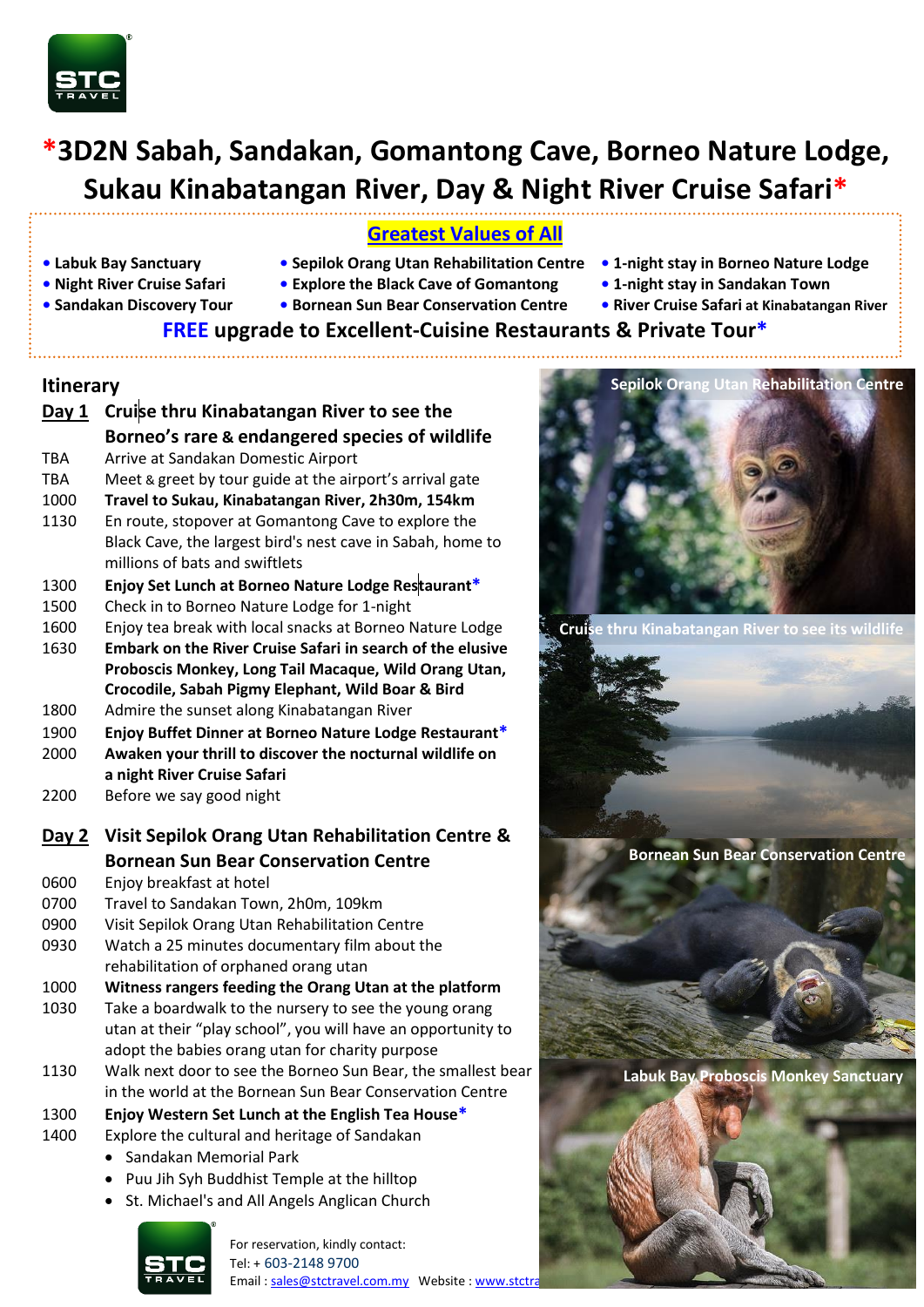

- 1630 **Witness the feeding of the wild Proboscis Monkey at Labuk Bay Sanctuary**
- 1800 Check in hotel in Sandakan for 1-night
- 1900 **Enjoy Seafood Dinner at the Sim Sim Seafront Restaurant\***
- 2100 Before we say good night

#### **Day 3 Shop for local products & freshwater pearls**

- 0700 Enjoy breakfast at hotel
- 0900 Shop for various local products, freshwater pearls, at the Sandakan Market
- TBA Transfer to the airport for flight check in
- TBA Depart for home by flight



| <b>Tour Code: SDK3D</b> |                                                                                                                         | <b>Tour Fare (MYR)</b><br>(Per person per package) |                       |                       |                        |                         |                        | <b>EXTERNIOR INIZIAL</b><br>(Kota Kinabalu City Hotels)<br>(Per room per night) |                            |                          |
|-------------------------|-------------------------------------------------------------------------------------------------------------------------|----------------------------------------------------|-----------------------|-----------------------|------------------------|-------------------------|------------------------|---------------------------------------------------------------------------------|----------------------------|--------------------------|
| <b>Star</b>             | <b>Hotels</b><br>1-night in Sukau (SKR), 1-night in Sandakan (SDK)                                                      | $\overline{2}$<br><b>ADT</b>                       | $3 - 5$<br><b>ADT</b> | $6 - 8$<br><b>ADT</b> | $9 - 11$<br><b>ADT</b> | $12 - 14$<br><b>ADT</b> | <b>Single</b><br>Supp. | SGL/<br><b>TWN</b>                                                              | <b>Extra</b><br><b>Bed</b> | <b>CNB</b><br><b>ABF</b> |
| $3*$                    | <b>SDK:</b> Sandakan Style Hotel, (STD) <sup>#*</sup> ,<br>Rating: 7.7                                                  |                                                    |                       |                       |                        |                         |                        |                                                                                 |                            |                          |
| $2*$                    | <b>SKR: Borneo Nature Lodge, (STD),</b><br>Rating: 7.9                                                                  | 1739                                               | 1589                  | 1369                  | 1309                   | 1279                    | 369                    | 240                                                                             | N/A                        | N/A                      |
| $4*$<br>$2*$            | <b>SDK:</b> Sabah Hotel Sandakan, (STD),<br>Rating : $8.3$<br><b>SKR: Borneo Nature Lodge, (STD),</b><br>Rating: 7.9    | 1789                                               | 1629                  | 1409                  | 1359                   | 1319                    | 419                    | 320                                                                             | 120                        | 60                       |
| $4*$<br>$2*$            | <b>SDK:</b> Four Points by Sheraton, (DLX),<br>Rating : $8.7$<br><b>SKR: Borneo Nature Lodge, (STD),</b><br>Rating: 7.9 | 1799                                               | 1639                  | 1419                  | 1369                   | 1329                    | 429                    | 330                                                                             | 150                        | 40                       |

## **Inclusive of:**

- 02 Nights Hotel Accommodation (1-night in Sukau Kinabatangan, 1-night in Sandakan City)
- 02 Breakfasts, 02 Lunches and 02 Dinners
- Private Land Transportation
- **•** Entrance Fees according to the itinerary
- **•** English Speaking Tour Guide Service

#### **Exclusive of:**

- International Air Tickets, Airport Taxes & Travel Insurance
- Compulsory Tipping for Tour Guide & Driver : RM 30 per person
- Surcharge for Mandarin Speaking Guide
- Tourism Tax : RM 10 per room per night for non-Malaysian guests (please pay directly)
- SST 6%
- **Public Holiday, High Season & Festival Season Surcharge applicable to be advised upon reservation**